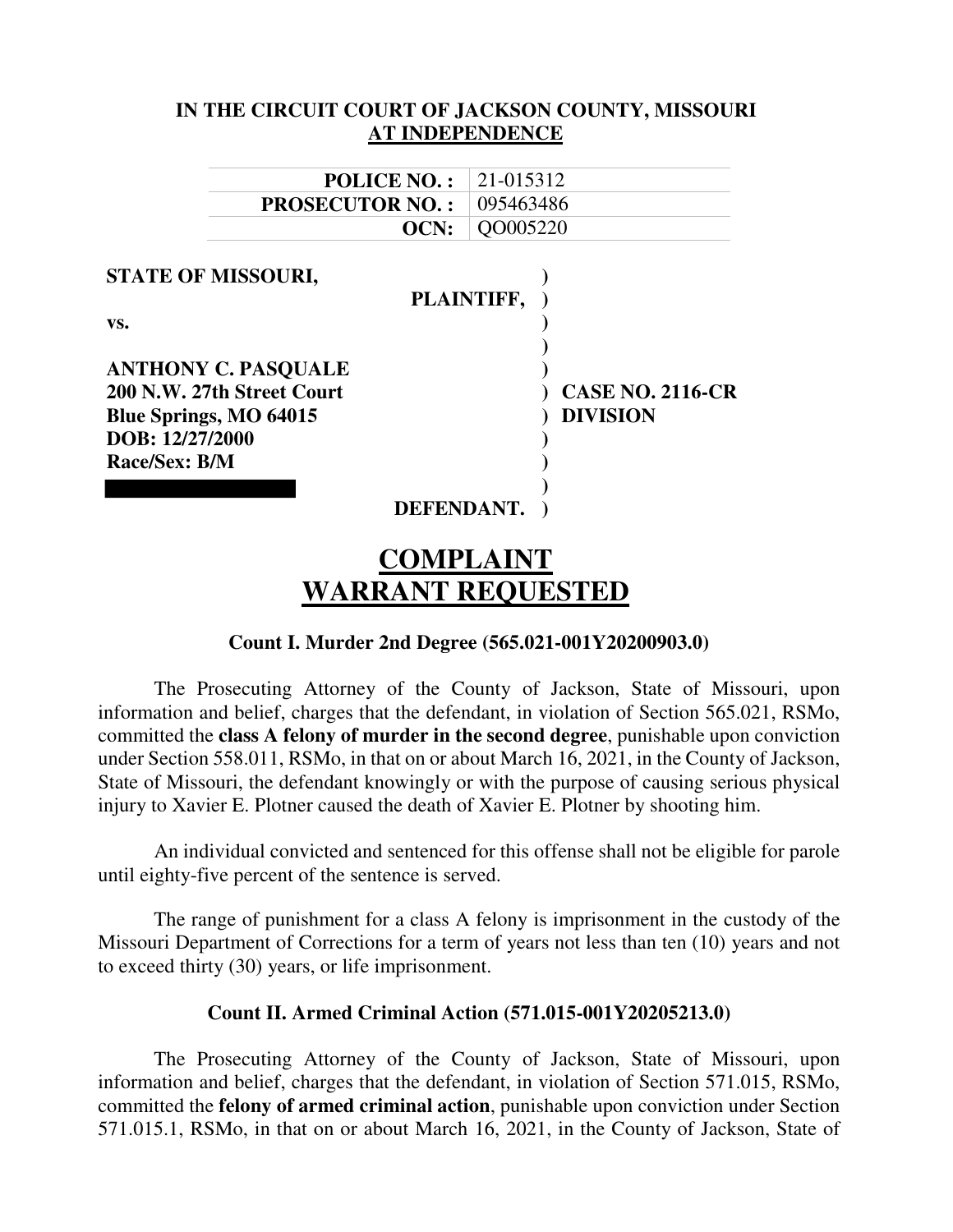#### **State vs. Anthony C. Pasquale**

Missouri, the defendant committed the felony of Murder in the Second charged in Count 1, all allegations of which are incorporated herein by reference,

and the defendant committed the foregoing felony of murder in the second degree by, with and through, the knowing use, assistance and aid of a deadly weapon.

The range of punishment for the offense of Armed Criminal Action in violation of section 571.015.1, RSMo. is imprisonment by the department of corrections for a term of not less than three years and not to exceed fifteen years, unless the person is unlawfully possessing a firearm, in which case the term of imprisonment shall be for a term of not less than five years. No person convicted under this subsection shall be eligible for parole, probation, conditional release, or suspended imposition or execution of sentence for a period of three calendar years.

The facts that form the basis for this information and belief are contained in the statement(s) of facts filed contemporaneously herewith, made a part hereof, and submitted as a basis upon which this court may find the existence of probable cause.

Wherefore, the Prosecuting Attorney prays that an arrest warrant be issued as provided by law.

# **JEAN PETERS BAKER**

 Prosecuting Attorney Jackson County, Missouri by,

> */s/ Michael J. Hunt*  Michael J. Hunt (#34818) Assistant Prosecuting Attorney 321 W. Lexington Independence, MO 64050 (816) 881-3856 mhunt@jacksongov.org

# **WITNESSES:**

- 1. DET Tyler Duke, 223 N. Memorial Drive, Independence, MO 64050
- 2. DET Emily Knox, 223 N. Memorial Drive, Independence, MO 64050
- 3. Xavier E. Plotner, 1613 SE Abbey, Blue Springs, MO 64014
- 4. DET John Roach, 223 N. Memorial Drive, Independence, MO 64050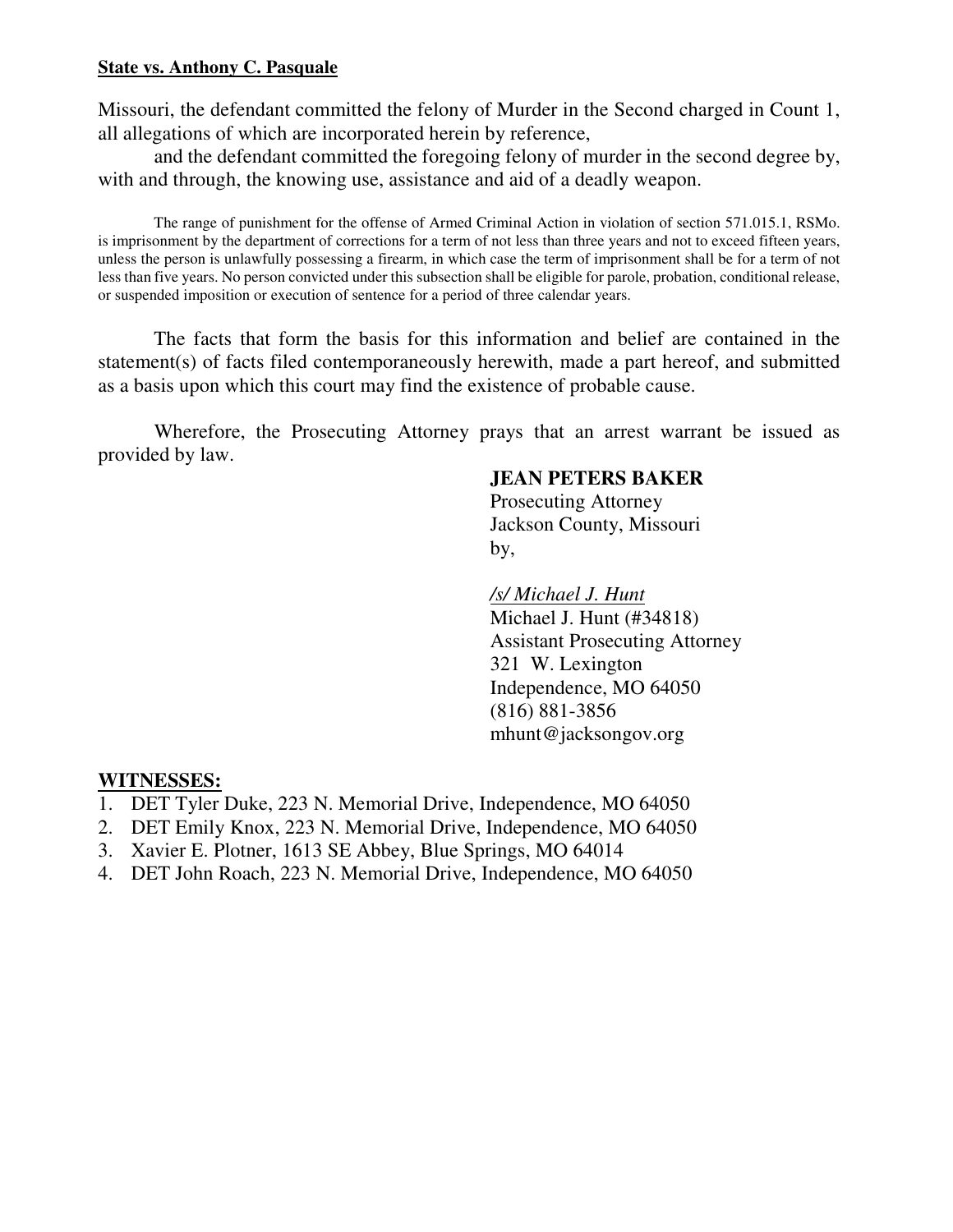# **PROBABLE CAUSE STATEMENT**

Date: 3/17/2021 Report #: 2021-15612

I, Tyler Duke, a Detective with the Independence, Missouri, Police Department, knowing that false statements on this form are punishable by law, state that the facts contained herein are true.

1. I have probable cause to believe that on 3/16/2021, at 1951hrs, Anthony Pasquale, (Race- B, Sex- M, DOB- 12/27/2000, Address-200 NW 27<sup>th</sup> St Ct, committed one or more criminal offenses in Jackson County, Missouri.

2. The facts supporting this belief are as follows:

On 03-16-21 at 1953 hours, Officers with the Independence Police Department were dispatched to Quik Trip, 16001 E US 24 Highway, on a shots fired call. An unknown calling party had called 911 and reported that shots had been fired and there was a black male in a red hoodie lying in front of the entrance to Quik Trip.

Fire and AMR units arrived on scene and advised the Victim (XP, 11-20-02) had a gunshot wound to the chest and pronounced him deceased at 1956 hours.

Officer Stewart contacted store manager Kaitlyn and began viewing security footage in an attempt to identify a suspect in the shooting. Surveillance footage showed a silver older model sedan, possibly a Honda, pull into Pump #2 facing north at 1950 hours. An unknown race male, later identified as Anthony Pasquale, is seen getting out of the silver sedan and begins to pump gas.

At 1951 hours the Victim is seen pulling into Pump #1 facing south and remains in his car. The Victim arrived on scene driving a 2011 blue Hyundai Genesis, VIN: KMHHT6KD1BU047896, displaying MO temp tag 057XGA registered to Ashlynn Sellars. The Victim does not get out of his car.

Pasquale is seen retrieving an object from inside the silver sedan and approaching the Victims vehicle. Pasquale puts his hand on the Victims car door. The Victim opens the car door and comes out of the car and is seen swinging his fists at the Pasquale. Pasquale goes out of the camera angle for a moment, but when is seen again, he is holding a gun and pointing it at the Victim. The Victim is seen running frantically towards the store, runs face first into the door, and collapses at the west entrance to the store.

At 1952 Pasquale is seen pulling the gas pump from his vehicle, dropping it on the ground, putting his gas cap back on, and leaving the area eastbound on US 24 highway.

Quik Trip surveillance footage shows Pasquale to be an unknown race male wearing a gray hooded sweatshirt, black sweatpants, a COVID mask, with extremely white hands.

There are two separate camera angles of Pasquale pulling into the Quik Trip lot. From those angles Officer Stewart was able to observe a black stripe down the side of the car. He was also able to determine that there was damage to the front end of the vehicle. Officer Stewart was able to observe an emblem on the front of the car that appeared to be a Honda emblem.

Independence Crime Scene Unit was on scene collecting and processing evidence. Upon observation of the Victim's car, Sgt. Howe found in the center console of the vehicle a black semi-automatic Glock 23 handgun. The gun was made safe by Sgt Howe and collected as evidence.

At the back of the car, on the ground, a white Apple iPhone was found. It is believed to belong to the Victim and was collected as evidence.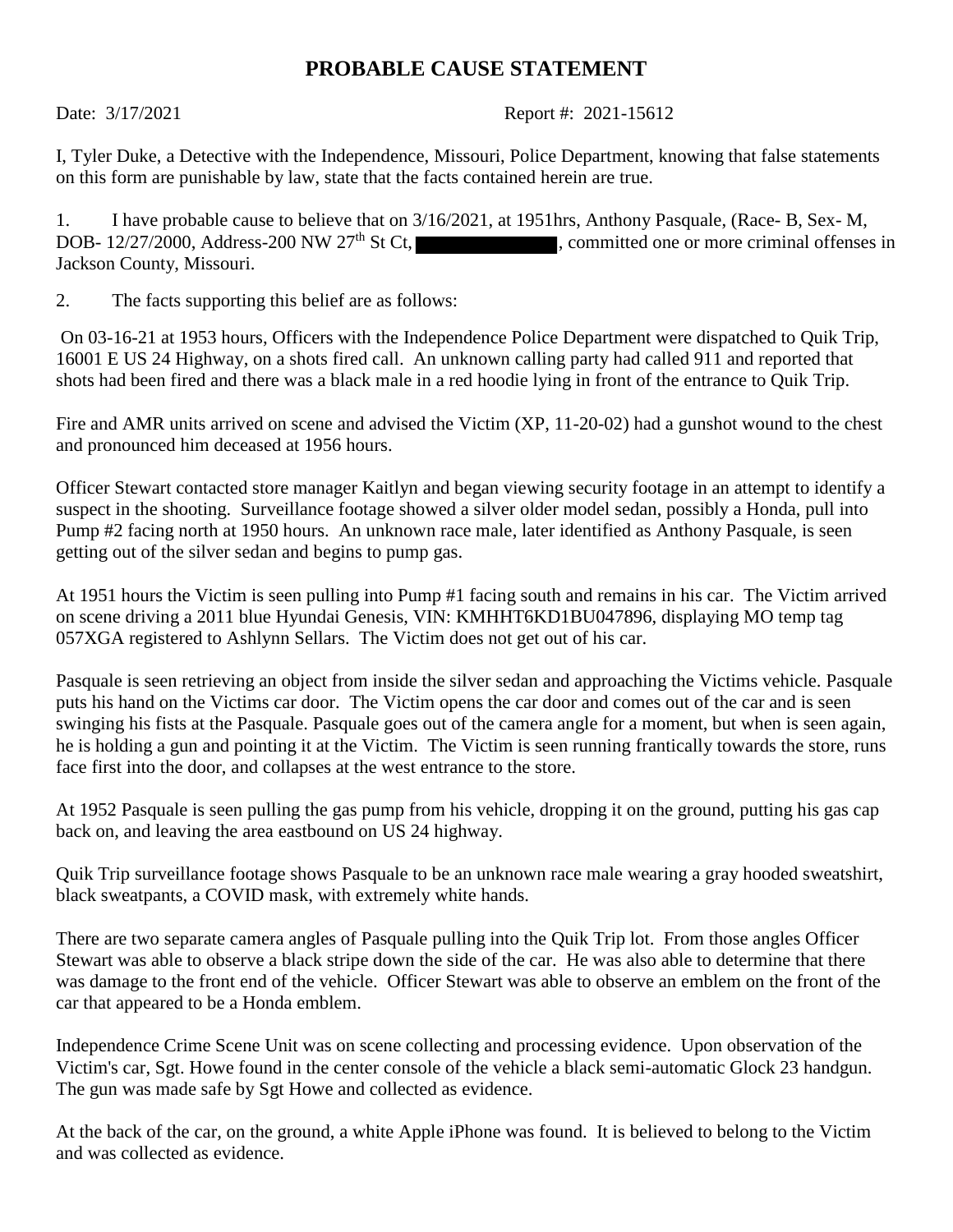Detective Roach arrived on scene and made contact with Quik Trip Division Manager E. McGuire in regards to the purchase made at pump number 2. McGuire was able to advise the last credit card purchase made at that pump was at 1951 hours and the name on the card that was used was Anthony Pasquale and the last 4 digits on the card were 8812.

A picture of the suspect vehicle was disseminated to all Patrol Units.

At approximately 2100 hours, Officer Doorman observed a silver Honda traveling southbound on Lees Summit Road from 24 highway. He observed a white Chevy Impala traveling close behind the silver Honda. Officer Doorman turned around at 24 highway and Lees Summit RD and went southbound on Lees Summit due to being dispatched on another call. Officer Doorman passed the silver Honda and white Chevy Impala in the area of Truman Road and 291 Highway. As he passed the silver Honda, he observed it matched the picture of the suspect vehicle from the shooting at Quik Trip. Officer Doorman observed the front-end damage to the vehicle as well as the black stripe down the side.

Officer Doorman conducted a vehicle stop on the silver Honda. The vehicle displayed a Missouri Temporary tag D7704-AJ. A computer inquiry of the temp tag showed it to be registered to Pasquale Auto and Bodyworks LLC on a 1999 Honda Accord. The driver of the vehicle was identified as showed to have several municipal warrants for his arrest and was taken into custody.

The Honda was positively identified by Sgt. Gilbertson, as the suspect vehicle in the shooting due to the frontend damage and the black stripe down the side. The card used at Pump #2 belonged to Anthony Pasquale and the tamp tag on the Honda was registered to Pasquale Auto Body.

After Sgt. Gilbertson positively identified the vehicle, a person of interest was issued for homicide for the  $\frac{div}{dx}$ .

The Honda was towed from the scene and stored at the Independence K9 Unit as evidence to be searched after obtaining a search warrant.

At 2105hrs, on 3-16-2021, Officer D. McIntosh, stopped a white Chevy Impala (ND7U7Z) at 291hwy and Hidden Valley Rd. The vehicle was traveling near the vehicle that Officer Dorman had stopped, which was the suspect vehicle from the homicide. Officer McIntosh was able to identify the driver as. . and the passenger as Anthony Pasquale. Officer McIntosh was unable to reach any supervisors to verify the involvement that they may have had in the homicide. They were subsequently released from the scene.

On 03-17-21 Detective Roach obtained and executed a search warrant on the 1999 Honda. During a search of the vehicle a red Debit card was found between the front seat and the center console. The name on the card was "Anthony Pasquale" and the last four digits on the card were "8812". Also found in front passenger seat was a red cell phone / wallet case. In the wallet portion a Missouri Driver's License and Social Security card belonging to Anthony Pasquale were found. The Debit card was recovered as evidence.

On 03-17-21 Detective Duke and Knox conducted an interview with at the Independence Police Department in a 3rd floor interview room. Prior to the interview was read and signed the Miranda Warning of Rights form.

stated he was at his residence, 1704 E. Morgan, Independence MO 64050, on During the interview the evening of the 16th. He stated Anthony Pasquale, his cousin, was on the way to his house but was going to stop by Quik Trip first. advised when Pasquale came into the house he appeared to be in a "panic mode" and had Honda. tears in his eyes. Pasquale told "I fucked up" and asked for a change of clothes.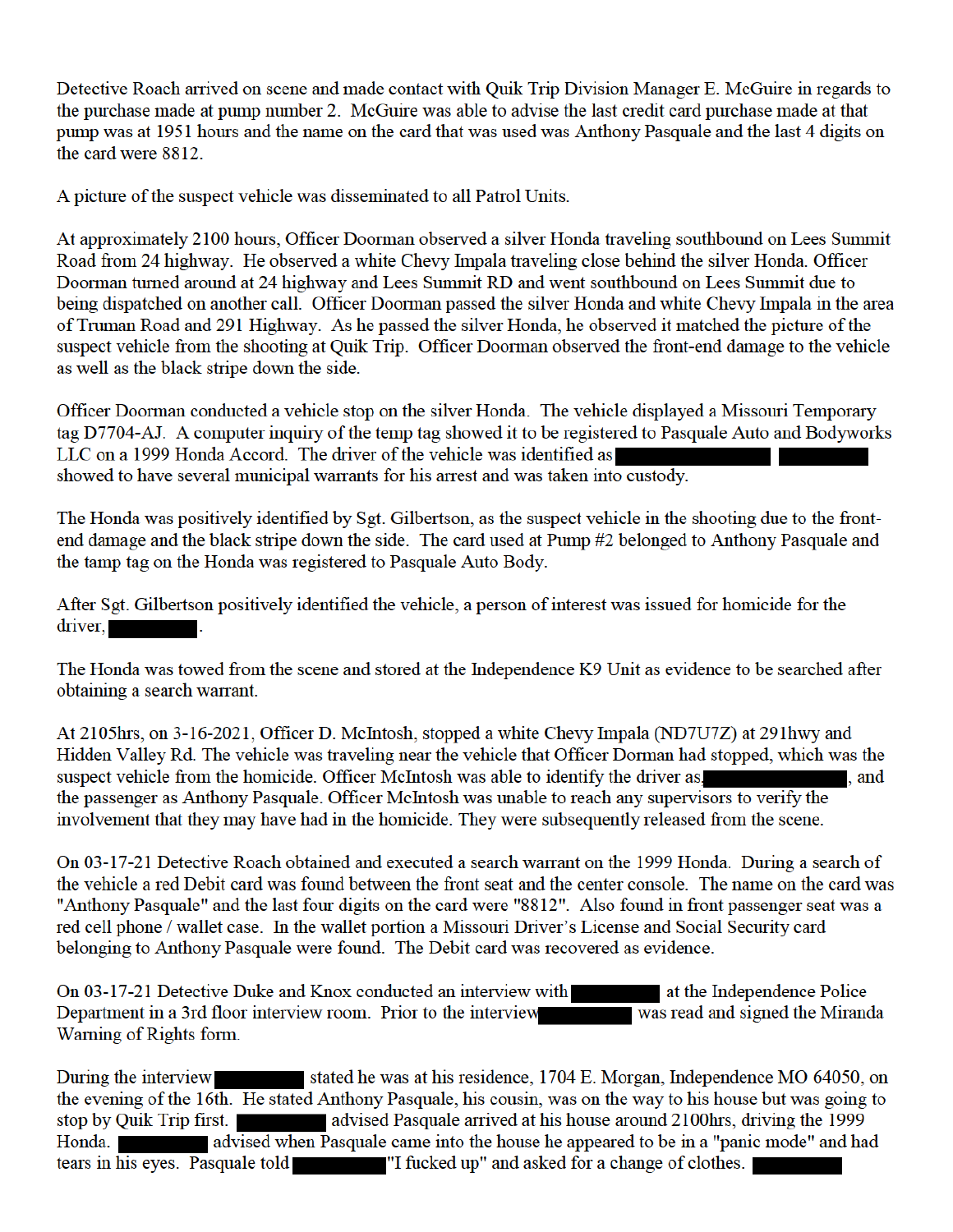advised he did not ask Pasquale any questions but provided him with a change of clothing. He stated he told Pasquale that he needed to call an attorney and "get ahead of this" in the morning.

advised Pasquale's clothes he changed out of were still on his bedroom floor next to his bed.

advised he called his other cousin, and told him what happened. advised and arrived at his house a short while later driving a white Chevy Impala. told "take his ass home." confirmed they were talking about Pasquale stated that Pasquale and got into which which was driving the Impala. Stated that Pasquale was seated in the passenger seat of the Impala and was driving the Impala. drove Pasquale's vehicle. stated that they were trying to get to Pasquale's girlfriend Zoey's house who lives in Grain Valley. He stated they were on their way to Grain Valley when he got pulled over.

When asked, advised he would take Detectives to his house to retrieve Pasquale's clothing. signed a consent to search form for his residence, 1704 E. Morgan Road, Independence, Jackson County Missouri 64050.

Independence Detectives Duke and Roach along with Crime Scene Tech J. Myers responded back to s residence. While on scene pointed to a pile of clothes on his bedroom floor and indicated that those clothes belonged to Pasquale.

Detective Roach assisted CST Myers in recovering the following clothing:

- 1 gray hooded sweatshirt
- 1 pair of black jogger sweatpants
- 1 red long sleeve Chief's shirt
- 1 pair of white gloves
- 1 white surgical mask
- 1 black surgical mask
- 1 pair of headphones

All items were recovered and placed on police property as evidence.

After the interview with a stop order was issued for Pasquale for homicide.

Detectives were advised on the morning of 3-17-2021 that Pasquale had arrived at IPD headquarters with his father and an attorney and turned himself in on the stop order of homicide.

Detective Duke and Knox responded to IPD detention and took custody of Pasquale. He was escorted the criminal investigations unit to provide a statement. Pasquale was advised of his Miranda rights which he signed and initialed. Pasquale stated that he did not wish to speak without his attorney present. Pasquale did tell detectives "I am sorry." Detectives escorted Pasquale back to IPD detention and remained on the investigative hold.

On 03/17/21 Det. Knox and Det. Cox contacted at her address 1205 NW Willow Dr in Grain Valley, MO. Detectives asked if she knew why there were there, and she told me that she did. advised that Anthony Pasquale and his dad came to her house last night and he told her what happened.

Detective Cox asked to tell me what he had said. She stated that Anthony got off work around 1900 hours and was supposed to come over to see her and his baby. He did not show up, so she tracked him on his Apple iPhone using the find my apple app. She stated that she saw that he was at Quik Trip. stated